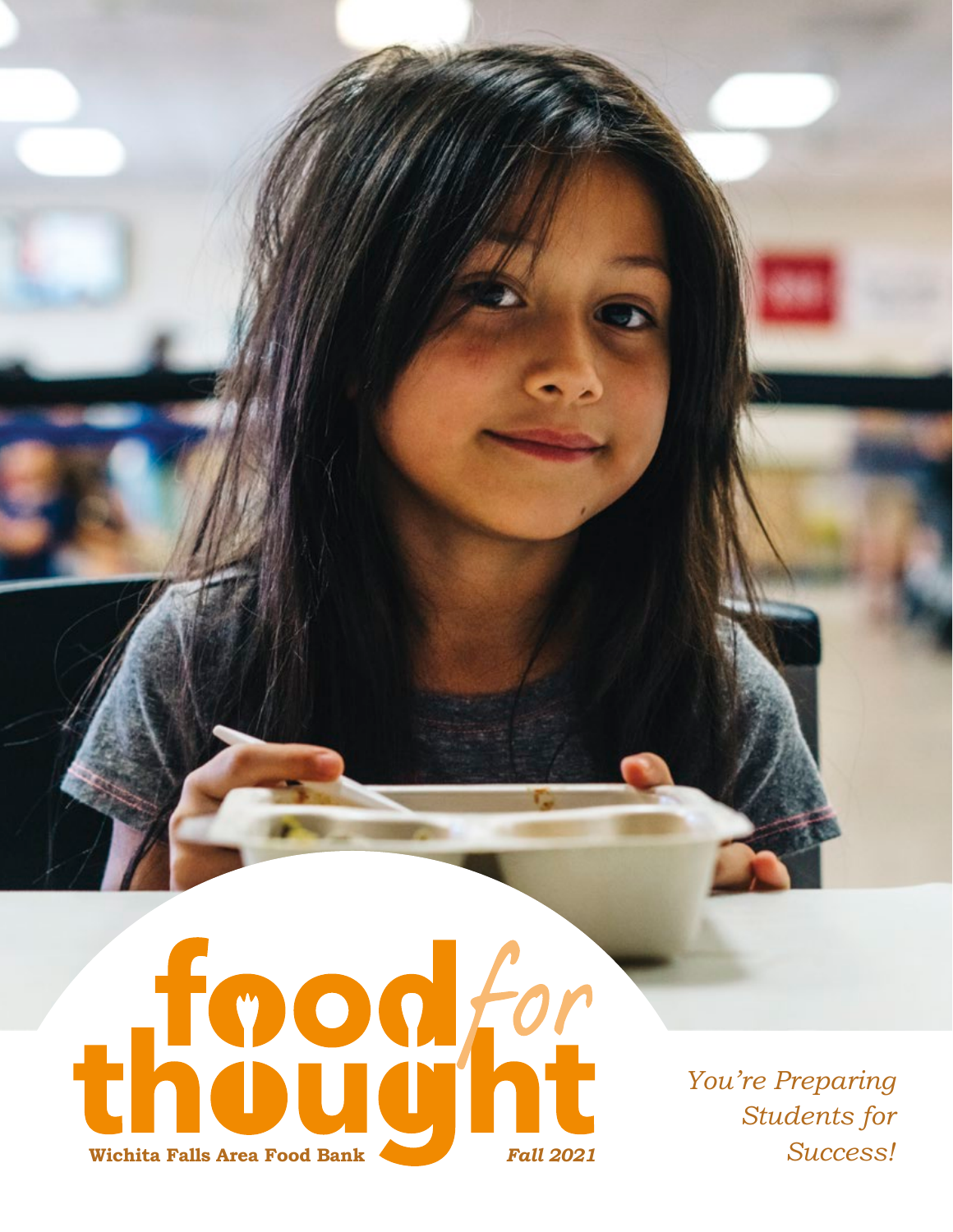Summer is winding down and I am looking forward to the cool fall weather! It has been so nice to start getting out doing activities with friends and family. It is nice to see kids' activities starting to get back to a sense of normalcy. The smiles on their faces and the joy they spread with their energy and innocence is so refreshing.

Our kids are returning to school. Many rely heavily on the meals they receive at school and the after-school meals provided through our Kids Café program. For some kids, these hot meals are the only meals they will receive until they return to school. We also have the PowerPak4Kids Backpack Program that provides supplemental food to kids identified by school administrators of being at risk of going hungry over the weekend. These programs are vital in helping combat childhood hunger.

I recently heard a story from one of the At-Risk School Coordinators about a little boy that wanted to sell his Halloween candy at school. When asked why he wanted to sell his candy he said it was because his family did not have enough money to purchase food and he wanted to help. Unfortunately, we hear stories like this on a regular basis. At least 1 in 4 children in our 12-county service area are at risk of going to bed hungry tonight. Without food our kids may experience developmental delays, they cannot concentrate and learn when their tummies are grumbling with pain and their mind is wondering where their next meal is coming from. I look at the sweet faces of my nieces at nephews and I cannot imagine them having to go without food or having to worry about their next meal, but I know unfortunately that is real for so many children in our community.

I want to offer a heartfelt thank you to all that stepped up and helped to stock our shelves during the pandemic. At one point we were down to about a 2-week supply of food but thanks to your support we are now able to keep up with the demand. But the need for food is not slowing down. We recently did a food distribution at the food bank providing 64,273 pounds to 518 families. The line wrapped around the food bank neighborhood for hours. We extended the distribution hours to make sure everyone received food. The need for food in our community is real.

Gratefully,

Kara Nickens

CEO

## **You Help Veterans Provide** for Their Family





This fall, Air Force Veterans Adrienne and Michael are thanking you for helping them put healthy meals on their family's table.

Adrienne, who served three years, and Michael, who served 18 years, both receive Veteran Disability benefits. But it's still difficult for the couple to afford enough groceries for them and their growing son on their fixed income.

Thankfully, they found out about the Grace Ministries Food Pantry, a partner agency of the [Food Bank](http://www.wfafb.org) in Burkburnett.

Without the food pantry, Adrienne says, "we'd go hungry."

The couple is grateful that the food they receive is "not just canned goods. You can actually make meals."

They especially appreciate the meats and pasta as well as the occasional sweet treats they receive. A trip to the pantry typically provides enough food to last the family two weeks, they say.

"Thank you," Adrienne says. "I can provide meals for my family."

Thousands of families just like Adrienne and Michael's can put nutritious food on the table this fall because you choose to give. Thank you for your ongoing and vital partnership.

Mitizi Brotherton *Pays* if Forward

## **Board of Directors**

**Devah Scholl** *Chair*

**Tony Bates** *1st Vice Chair*

**Iliana Jaramillo**  *2nd Vice Chair*

**Kelly Smith** *Secretary*

**Pat Jones** *Treasurer*

### **Directors:**

Monica Wilkinson, PhD. Chris Horgen Cheryl Hopkins Mike Kuhrt Frances Sims Merrill Wood







**Kara Nickens,** *CEO*

Mitizi Brotherton has lived in the Wichita Falls area since 1971, but she continues to learn about the community she calls home through time spent volunteering at the Food Bank.

Mitizi, a retired court administrator, is in her third year of volunteer work with the Food Bank. She helps out

each Monday and fills in other days

as needed.

Whether cleaning during the

COVID-19 pandemic, packing boxes of food for nursing homes or preparing PowerPak 4 Kids sacks, Mitizi is happy to give her time.

"Wichita Falls is so privileged to have

the Food Bank," she says.

Mitizi says her passion for service began from watching her parents, who served Thanksgiving dinners to between 300 and 400 people every year when Mitizi was a child — something that she never forgot and encourages her to this day in her quest to give back to her community.

Mitizi loves working with other volunteers and hopes that younger people will begin to volunteer more with the Food Bank.

"Every box, every sack we fill, good things go in there," she says, which "makes you feel like you're helping someone."

Thank you, Mitizi and all of the amazing volunteers who give their time and energy to help provide nutritious food for children, families and seniors across our community!

1230 Midwestern Parkway Wichita Falls, TX 76302 **[www.wfafb.org](http://www.wfafb.org)**

Dear Friend